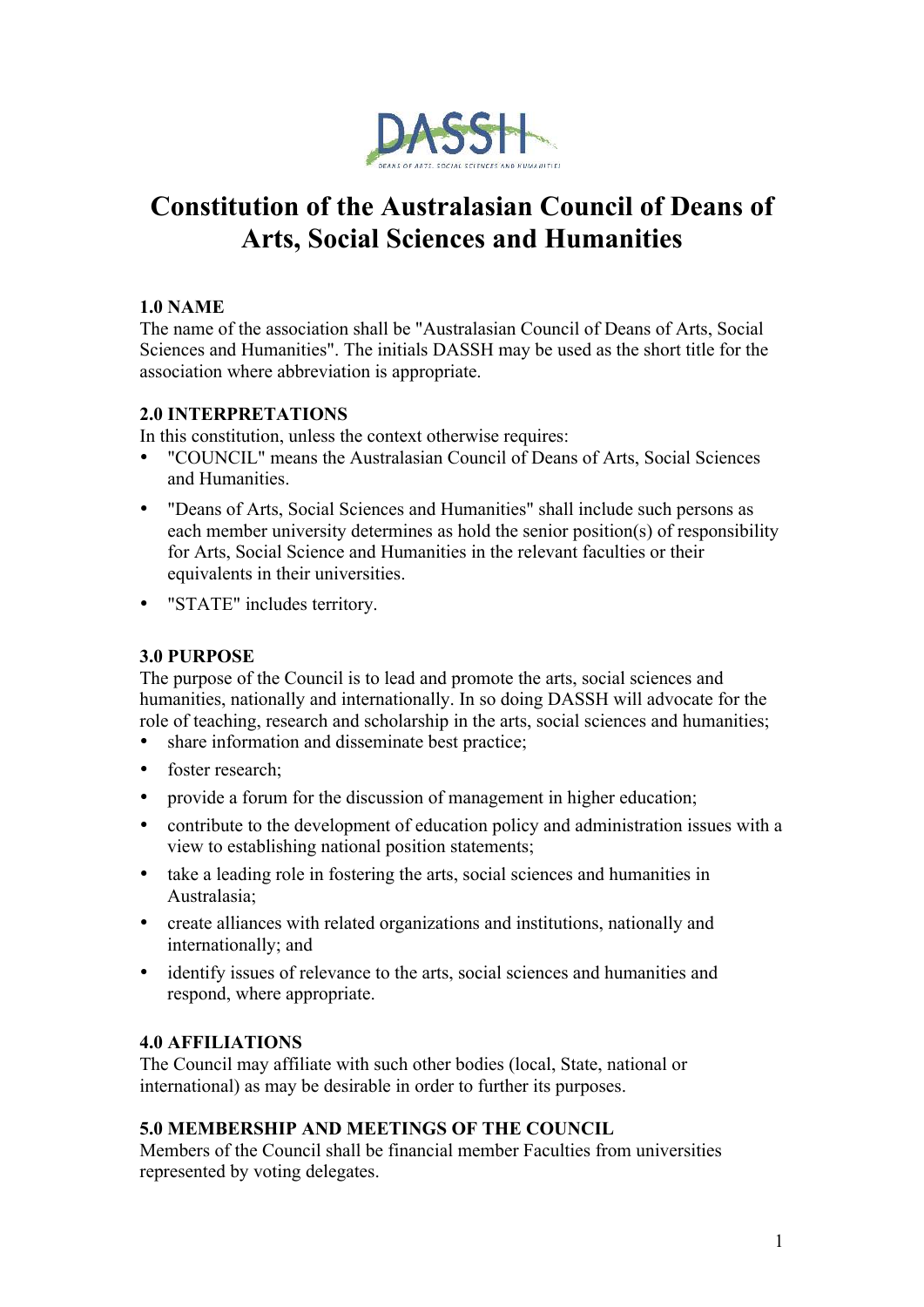Council will hold a meeting in each calendar year, called the Annual General Meeting of the Council, and other meetings as required.

The Annual General Meeting shall normally be held concurrently with the Annual Conference of the Council.

Each currently financial member Faculty represented at the Annual General Meeting shall be deemed to be represented by a person attending as its voting delegate. If more than one Faculty from the same university has taken a paid membership, then voting rights are attached to each paid membership.

Voting at the Annual General Meeting shall be restricted to voting delegates although non-voting delegates are welcome to attend.

#### **6.0 MEMBERSHIP FEES**

The annual membership fees to be paid by Faculties from universities shall be reported at the Annual General Meeting of the Council.

Any increase in the annual membership fee will be no larger than the increase in the Consumer Price Index for the previous year or the preceding years since the last fee increase. If the Board proposes an increase that is larger than the change in the Consumer Price Index, it must be approved at the Annual General Meeting. Members are to be advised of changes to the annual fee in writing.

Fees are for the financial year fall due on 1 July and must be paid by 31 August to maintain membership. If the fee is not paid before the Annual General Meeting, membership shall resume when the fee is received by the Treasurer.

## **7.0 MEMBERS' LIABILITIES**

The liability of a member to contribute towards the payment of the debts and liabilities of the Council or the costs, charges and expenses of the winding up of the Council is limited to the amount, if any, of any unpaid membership levies as required by Section 5.

#### **8.0 DISCIPLINING OF MEMBERS**

There shall be no grounds on which the Council can discipline members.

#### **9.0 THE BOARD OF THE COUNCIL**

There shall be a Board responsible for the management of the affairs of the Council. The Board shall have the power, subject to this Constitution and the directions of the General Meetings of the Council, to regulate its own proceedings. The Board shall appoint the Council's Public Officer (who must be a resident of the ACT), a Returning Officer, and any other officers or representatives to external bodies deemed necessary.

#### **10.0 MEMBERSHIP OF THE BOARD**

The Board members shall be the President, the Vice-President, the Secretary, the Treasurer, a New Zealand university representative, and up to four other members (as voting members), and non-voting ex officio members consisting of the annual Conference Convenor, and co-opted members as determined by the Board.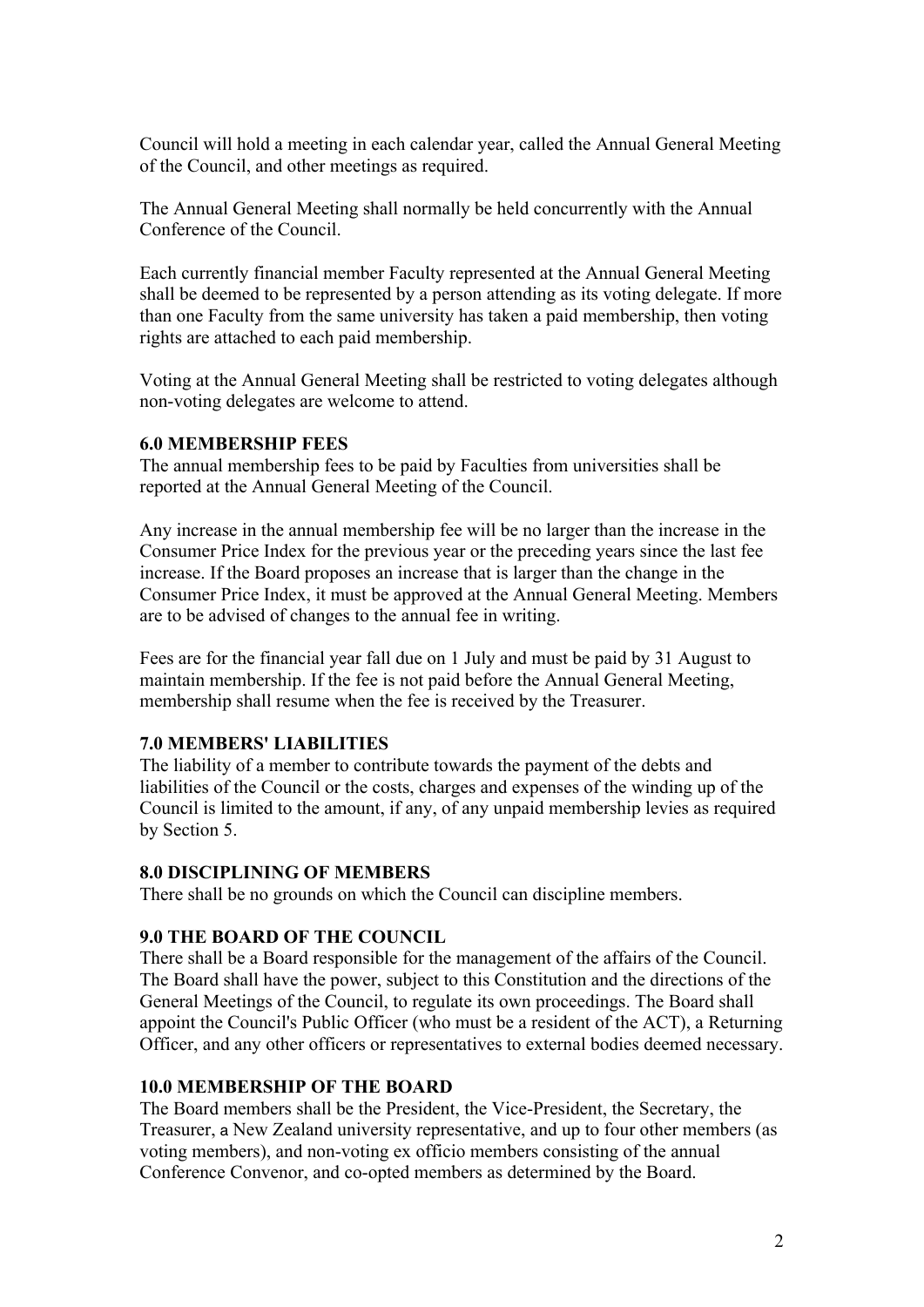Members may hold more than one office, with the exception of President. The office of a Board member becomes vacant if the Board member dies or suffers from mental or physical incapacity or resigns from office or is removed from office by the Council in general meeting, subject to natural justice (as required by section 50 of the ACT *Associations Incorporation Act 1991*) or becomes insolvent under administration within the meaning of the Corporations Law or is disqualified from office under subsection 63 (1) of the ACT *Associations Incorporation Act 1991*.

# **11.0 ELECTION OF BOARD MEMBERS OF THE COUNCIL**

Board Members, other than the ex officio members, shall be elected for two years by the Council prior to its Annual General Meeting.

Elections for each office of the Board (unless specifically otherwise provided) shall proceed as follows:

- (i) Contenders for office must be nominated by a proposer and seconder, both being members of the Council. Nominations must be received by the Executive Officer of the Council not less than 40 days before the set date on which the election is to take place.
- (ii) The Secretary shall determine the date upon which nominations for each office shall close, and shall forthwith notify members of that date, being not less than 40 days before the Annual General Meeting in the year in which election of Board members is to take place.
- (iii) Incumbent office bearers of the Board are eligible for re-nomination and election providing that no Board Member serves for more than three consecutive terms.
- (iv) Where nominations received are sufficient only to fill the number required for that office, a ballot shall not be held in respect of that office, and the nominees shall at the next Annual General Meeting be declared elected unopposed.
- (v) Where more nominations are received than are required for any office, the Secretary shall ballot members by notifying members of the names of persons nominated, the process by which the election shall take place, and such other information as the Secretary may determine, at least 21 days prior to the Annual General Meeting. The Secretary will appoint a Returning Officer from the membership to oversee the voting process and determine the election results. A simple majority of ballot votes cast, and within the time so prescribed by the Secretary, shall determine the successful contender for any office.
- (vi) If there are any elected positions unfilled at the date of the Annual General Meeting, those positions may be filled by election by the members at the Annual General Meeting from members nominated at the meeting.
- (vii) The election of Board Members shall be reported during the Annual General Meeting.

All elected members of the Board hold office for a period of two years, commencing from the conclusion of the Annual General Meeting at which the announcement of election results by the Returning Officer is made until the corresponding time at the conclusion of the Annual General Meeting, two calendar years hence.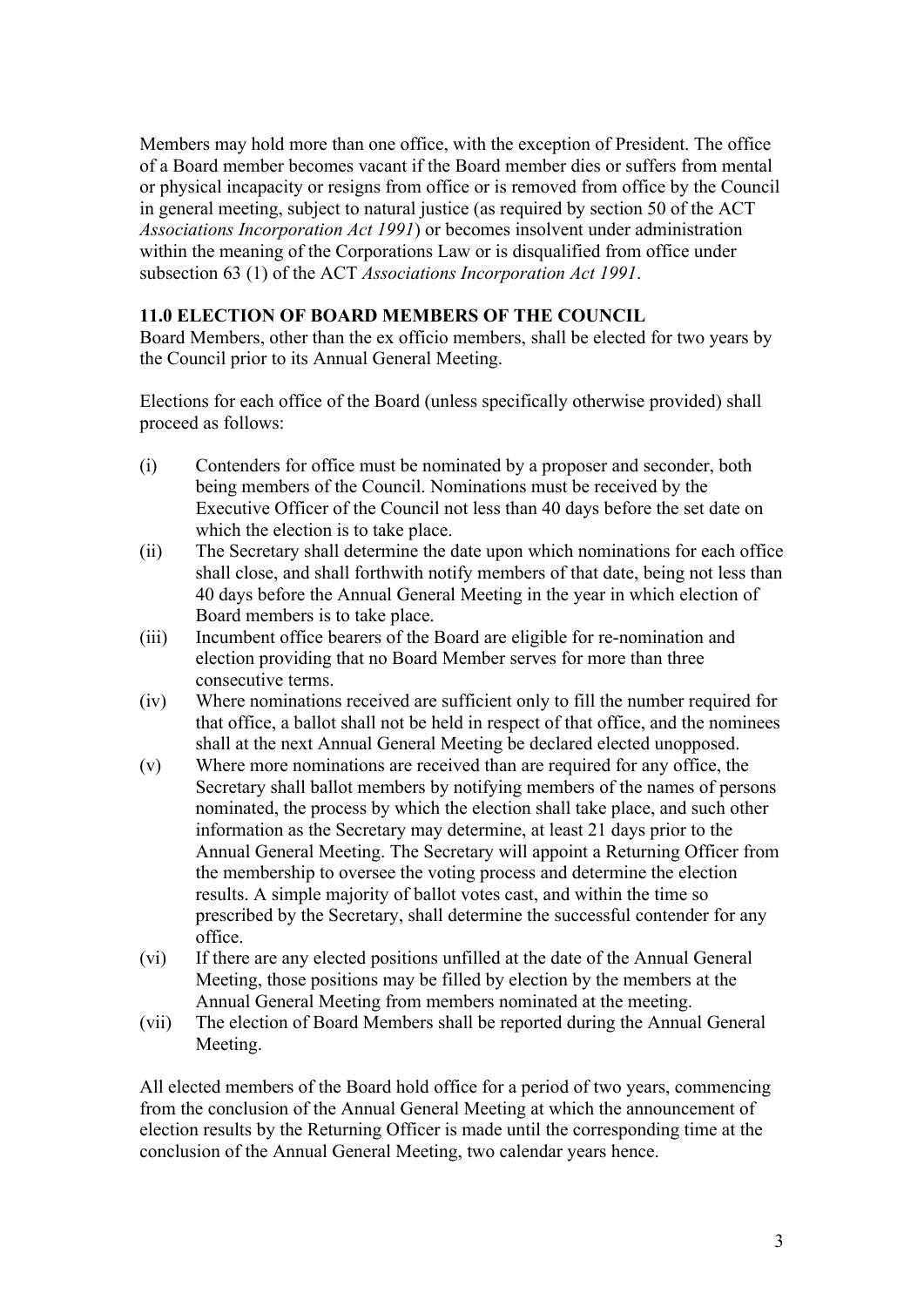If the President, Vice-President, Secretary, or Treasurer ceases to be a member of the Board, the vacancy must be filled by election by and from the other members of the Board. If any other elected member ceases to be an ordinary member of the Board, either by election as an office bearer, or by ceasing to be a member of the Board, the Board may fill the vacancy by co-option until the next Annual General Meeting.

## **12.0 PRESIDENT**

The President is the Chief Executive Officer of the Council, and shall preside at all meetings of the Council and its Board, and convene meetings of the Board.

## **13.0 SECRETARY**

The Secretary shall ensure the keeping and maintenance of administrative records of the Council and its Board, including:

(a) minutes of Board and Council meetings, including those present and apologizing, and all proceedings including election results and appointments.

## **14.0 TREASURER**

The treasurer shall ensure the keeping and maintenance of the financial records of the Council and its Board including:

- (a) correct accounts and books showing the financial affairs of the Council with full details of all receipts and expenditure connected with the activities of the Council,
- (b) a register of Council members and Board members.

#### **15.0 BOARD MEETING PROCEDURES**

Ordinary meetings of the Board shall be convened by the President at least two times per year.

Ordinary meetings of the Board may be held by electronic means such as web/video/ teleconferencing.

At the first meeting of the Board after the Annual General Meeting, the Board shall determine the priorities and activities of the Council for the coming year based on the decisions of the Annual General Meeting, Council policy, previous decisions of the Board and on-going activities.

The President shall ensure that notice of any Board meeting, specifying the date, time, venue and agenda, shall be given to each Board member at least 48 hours before each Board meeting.

If the President is not present to preside at a Board meeting, the Vice-President shall preside at that meeting.

Board members shall have the right to one deliberative vote on each issue/election being decided at a Board meeting.

The President shall have both a deliberative vote and casting vote at all meetings of the Board.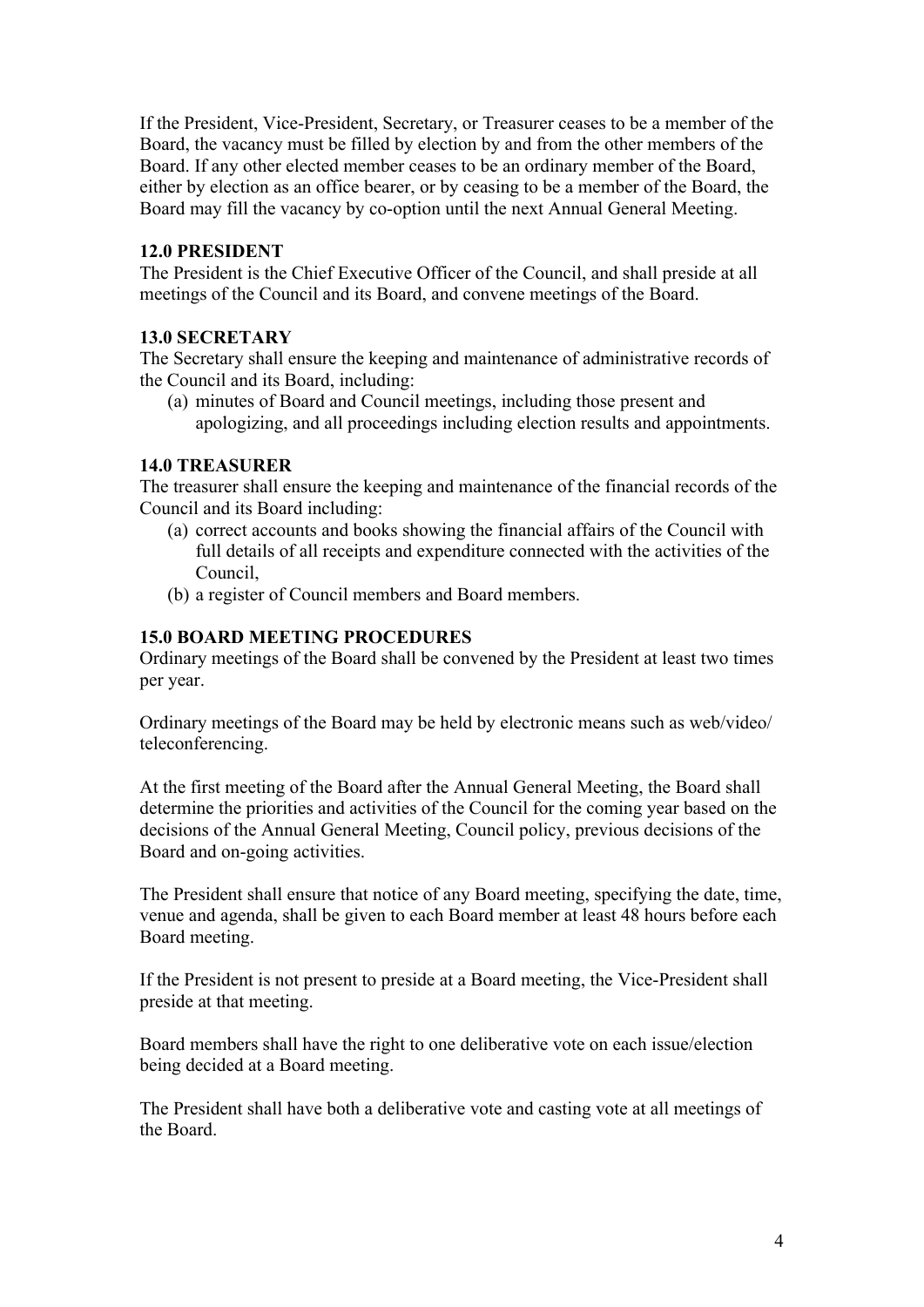The quorum for conducting business at meetings of the Board shall be the representation of one half plus one of the members of the Board.

If the Board Meeting is held by electronic means, then the Board shall establish a timeframe for participation in the meeting for the purposes of establishing a quorum and this timeframe will be clearly set out in the notification of the Board Meeting.

## **16.0 SERVICES**

To fulfill the stated purpose of the Council, the Board shall also organize the Annual Conference of the Council and such other services as shall be determined from time to time.

# **17.0 GENERAL MEETINGS**

The Annual General Meeting of the Council shall be held each calendar year.

The Annual General Meeting shall normally be held during of the Annual Conference of the Council.

The date and venue for the Annual General Meeting shall be set by the Board and notified to all members at least 21 days before the Annual General Meeting.

The President shall preside at the Annual General Meeting. If the President is not present, the Vice-President shall preside.

The quorum for the Annual General Meeting shall be of one-half plus one of the representatives of member institutions present in person (one representative only of each member institution).

In the case of an equality of votes on any issue, the person presiding is entitled to exercise a casting vote, in addition to a deliberative vote.

The business of the Annual General Meeting shall include, but not be limited to:

- confirmation of the minutes of the last Annual General Meeting and any general meeting held since that meeting;
- consideration of reports of the following documents which the Board shall ensure are presented to the Annual General Meeting, with each member receiving one copy: the audited statement of the Council's accounts and the annual report covering the principal activities of the Council during the previous year;
- other commissioned reports;
- election (or confirmation, if no election necessary) of office-bearers of the Council.

Special General Meetings of the Council may be convened by the Board or by at least ten members and which shall be held within three months of a decision of the Board or requisition of at least ten members conveyed to the President. Only matters specified in the notice of the meeting may be dealt with at a Special General Meeting, unless unanimously agreed by the meeting.

# **18.0 SPECIAL RESOLUTIONS OF THE COUNCIL**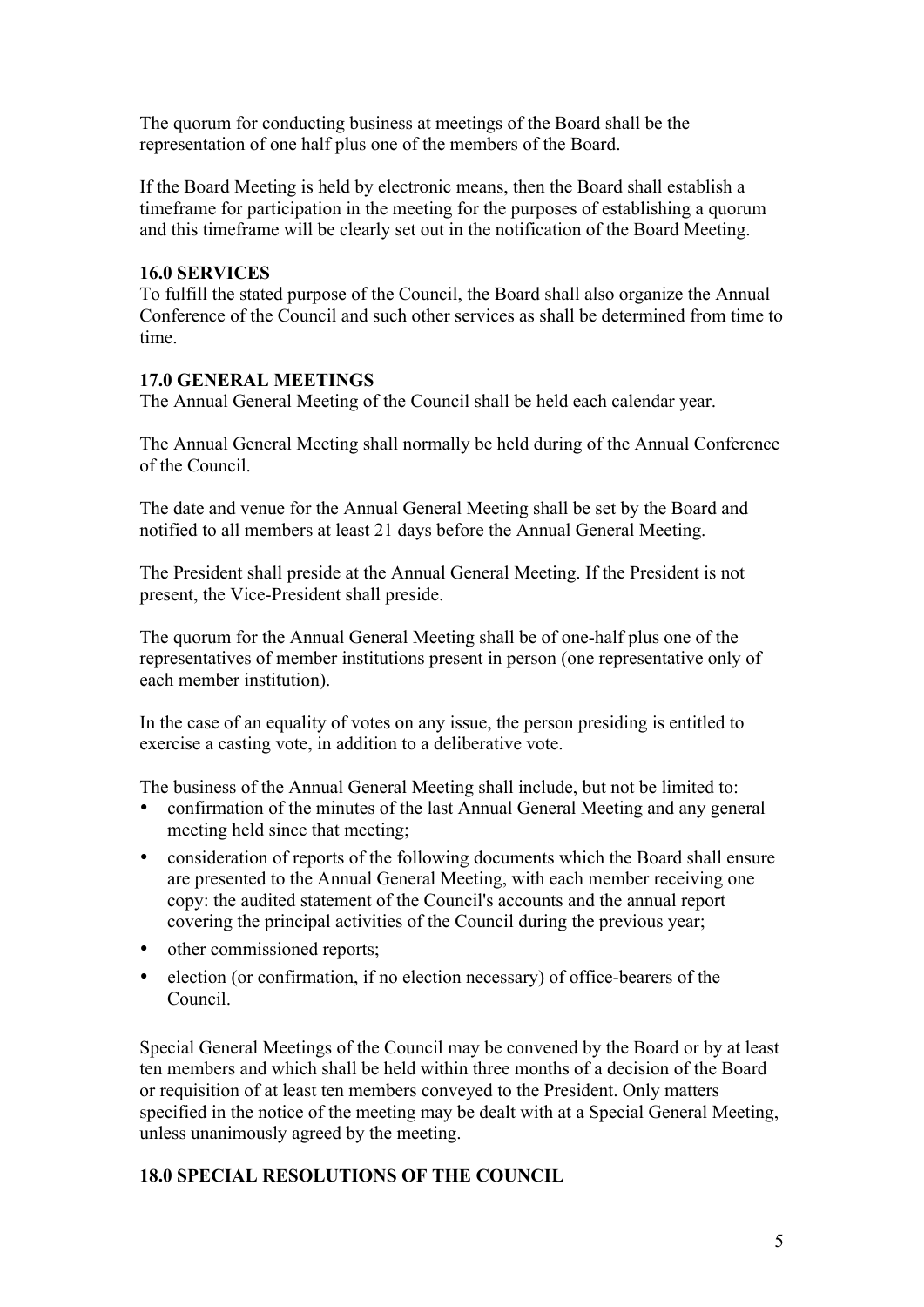A special resolution of the Council is required for amendment of this Constitution, for the winding up of the Council, for the vesting of surplus funds or assets in the event of the Council being wound up, and any other matter the Act requires under section 70.

A resolution shall be taken to be a special resolution if it is passed at a general meeting of the Council, being a meeting of which at least 21 days notice, accompanied by notice of intention to propose the resolution as a special resolution, has been given to the members of the Council and it is passed by at least threequarters of the votes of those members of the Council who, being entitled to vote, vote in person or by proxy at the meeting.

# **19.0 FUNDS SOURCES AND MANAGEMENT**

19.1 The funds of the Council shall be derived from the annual membership levies. In additions funds may be derived on an approximate cost recovery basis for conference registrations, publication sales, and other supplies. Funds may also be derived from donations and such other sources as the Board determines.

19.2 All money received by the Council shall be deposited as soon as practicable and without deduction to the credit of the Council's bank account. The Council shall, as soon as practicable, after receiving any money, issue a receipt.

19.3 The assets and income of the Council shall be applied exclusively to the promotion of its objectives as outlined in Section 3. No portion shall be paid or distributed directly or indirectly to the members of the Council of Deans of Arts, Social Sciences and Humanities representing member institutions, except as bona fide remuneration for services rendered or expenses incurred on behalf of the Council.

19.4 The Board shall pass or ratify all accounts for payment, and any disbursements not ratified by the Board will be the personal responsibility of the signatories to the cheque or cheques concerned. All disbursements of money other than petty cash shall be by cheque on the Council's bankers (or draft, transfer, money order, credit card, or other negotiable instrument) signed (or otherwise formally authorized) by the Treasurer or other person authorized by the Board.

19.5 The financial year for the Council will be July 1 - June 30.

# **20.0 AUDITOR OF BOOKS**

An appropriate qualified person who is not a member of the Board and has not prepared or assisted with the preparation of the Council's accounts shall be appointed by the Board as the Council auditor.

# **21.0 TRANSFER OF OFFICE**

All books, records and assets of the Council, with the exception of Council affairs in the process of being finalized, shall be handed over to the incoming Secretary/Treasurer within twenty-one days of the termination of the Annual Meeting of the Board, and the balance shall be transferred within two months of the same.